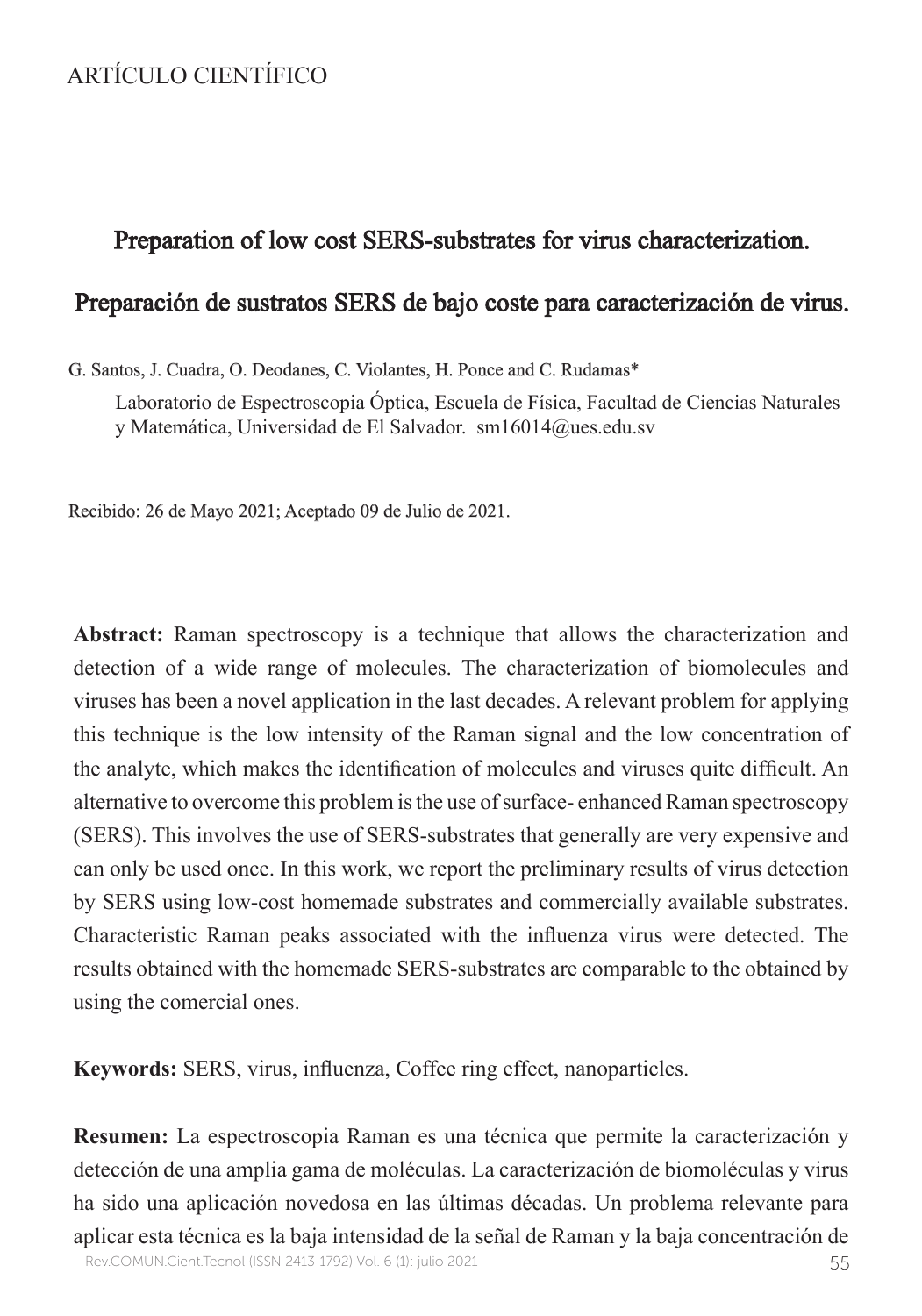analito, lo que dificulta bastante la identificación de moléculas y virus. Una alternativa para superar este problema es el uso de SERS (surface-enhanced Raman spectroscopy). Esto implica el uso de sustratos SERS que generalmente cuestan una cantidad considerable de dinero y solo se pueden usar una vez. En este trabajo, reportamos resultados preliminares de la detección de virus por SERS utilizando sustratos caseros de bajo costo y sustratos disponibles comercialmente. Se detectaron picos característicos Raman asociados a virus de la influenza. Los resultados obtenidos con los sustratos SERS caseros son comparables a los obtenidos utilizando los comerciales.

**Palabras clave:** SERS, virus, influenza, efecto anillo de café, nanopartículas

### **Introduction**

Viruses are the most abundant biological entities on earth (Suttle 2005). Studies covering the period of the last century have shown that globalization and industrialization played a vital role in the emergence and dissemination of viral diseases (Lipkin and SJ 2015). Current virus detection methods include Enzyme-Linked Immuno Sorbent Assay (ELISA), Polymerase Chain Reaction (PCR), virus isolation, and serology (Lu 2003; Spackman et al. 2002).

Although effective, these are generally time-consuming and their applications are limited by detection sensitivity, specificity, versatility, and portability (Tong et al. 2019). Optical spectroscopy is a good tool for the characterization of different types of cancer, pathogens and virus (Ambartsumyan et al. 2020; Fernández Ramírez et al. 2019). Due to its excellent chemical specificity, Raman spectroscopy has become one of the most promising alternatives to overcome the limitations of the current virus detection methods (Ambartsumyan et al. 2020). However, Raman scattering has not found wide application with biological samples due to its inherently weak signal (Xia 2017). Enhanced Surface Raman Spectroscopy (SERS) compensates for this deficiency through an electromagnetic or chemical enhancement of the signal (). The main characteristics of this technique include speed to identify biological samples, the ability to detect analytes at low concentrations and perform measurements without sample preparation (Kukushkin et al. 2019; Ambartsumyan et al. 2020). To date, SERS technique has been successfully implemented to detect many different types of viruses (Shanmukh et al. 2006; Luo et al. 2014; Otange et al. 2018) and, various kinds of bacteria (Galvan and Q 2018).

Although many SERS substrates with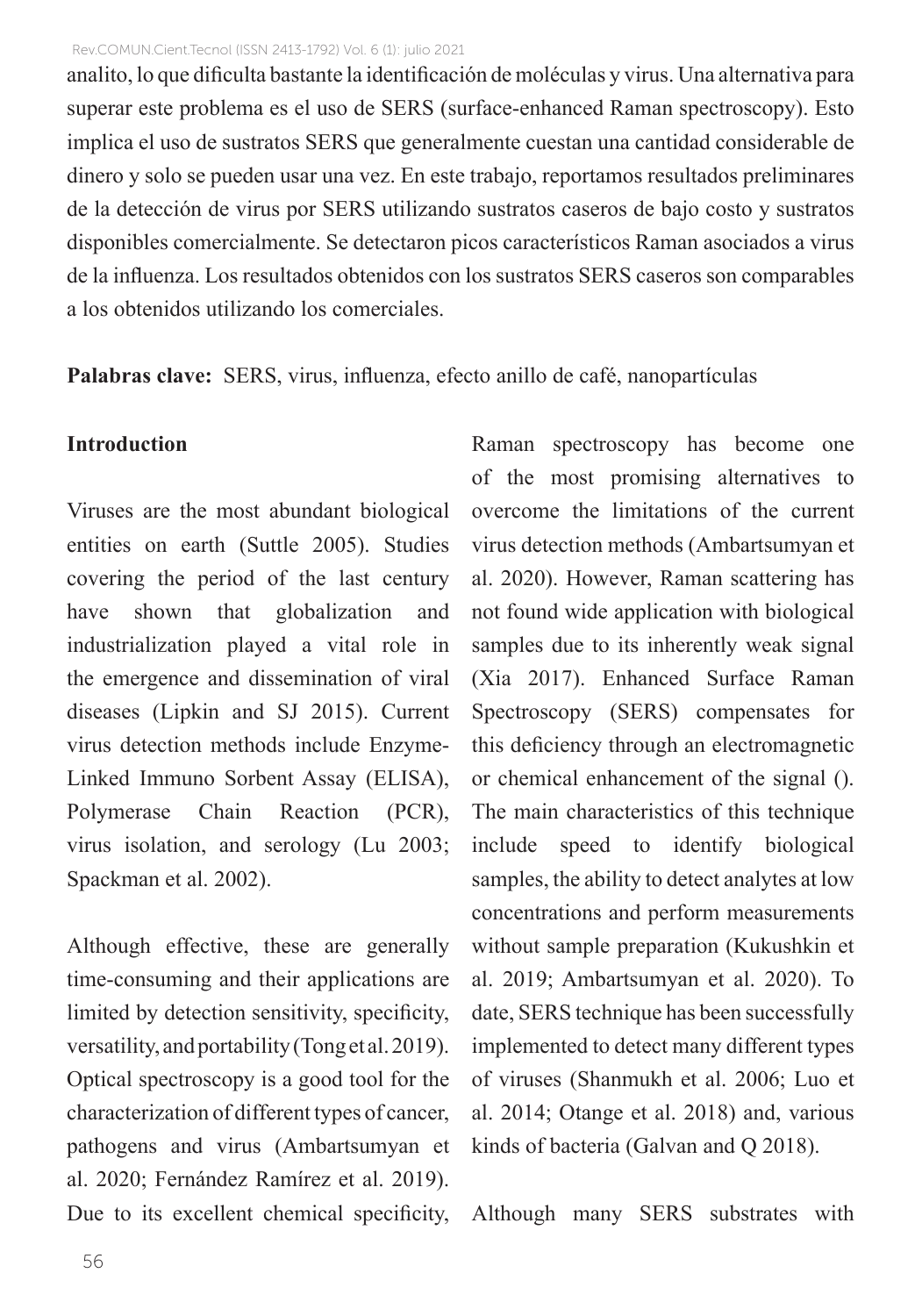excellent enhancement effects exist in the market, the applications of SERS are still limited. The main reasons for this are the complex manufacturing process and expensive fabrication (Wang et al. 2018). Therefore, it is very important to develop SERS substrates using a simple, low-cost, and time-saving method. In this study, we make a preliminary report of virus detection by SERS measurements. We present an inexpensive and rapid method for the manufacture of SERS substrate using commercial gold nanoparticles on cellulose paper.

### **Materials and Methods**

Raman measurements were carried out in samples of the commercial vaccine for influenza (flu) (virus strains: A/ California/7/2009 [H1N1], A/Hong Kong/4801/2014 [H3N2] and B/ Brisbane/60/2008) in humans (Vaxigrip). For the homemade SERS substrate fabrication, we placed 1.5 µl of highly concentrated and previously centrifuged gold nanoparticules, (colloidal gold nanoparticles, 80 nm in diameter, Stellnet Inc) on cellulose paper. Then, we allowed it to dry at room temperature for 15 minutes. A drop of vaccine was placed on the substrate for Raman measurements. For comparison, measurements using commercial gold SERS substrates were also performed. The samples were excited with a 785 nm diode laser (75 mW power) using a microscope

(40x objective lens). The scattered light were collected in a backscattering configuration by using an spectrometer (RamanHR-TEC-785, StellarNet, with an spectral resolution around 4 cm−1). A sketch of the experimental setup is shown in figure 1.



Figure 1: Diagram for the Raman setup used in the SERS measurements

For the measurements an integration time of 5 s and 10 scans were used. The Raman spectra shown in this paper are the average of 25 measurements taken at different spots on the sample. The monotonous part of the spectra associated to sample luminescence was subtracted. Then the resulting spectra were smoothed by a weighted average taken 25 points. The Raman signal that appears at 256 cm−1 associated with the dispersion of nanoparticles of the SERS, was used for the normalization of the spectra. A gaussian deconvolution of all the measured spectra was performed for Raman peak identification.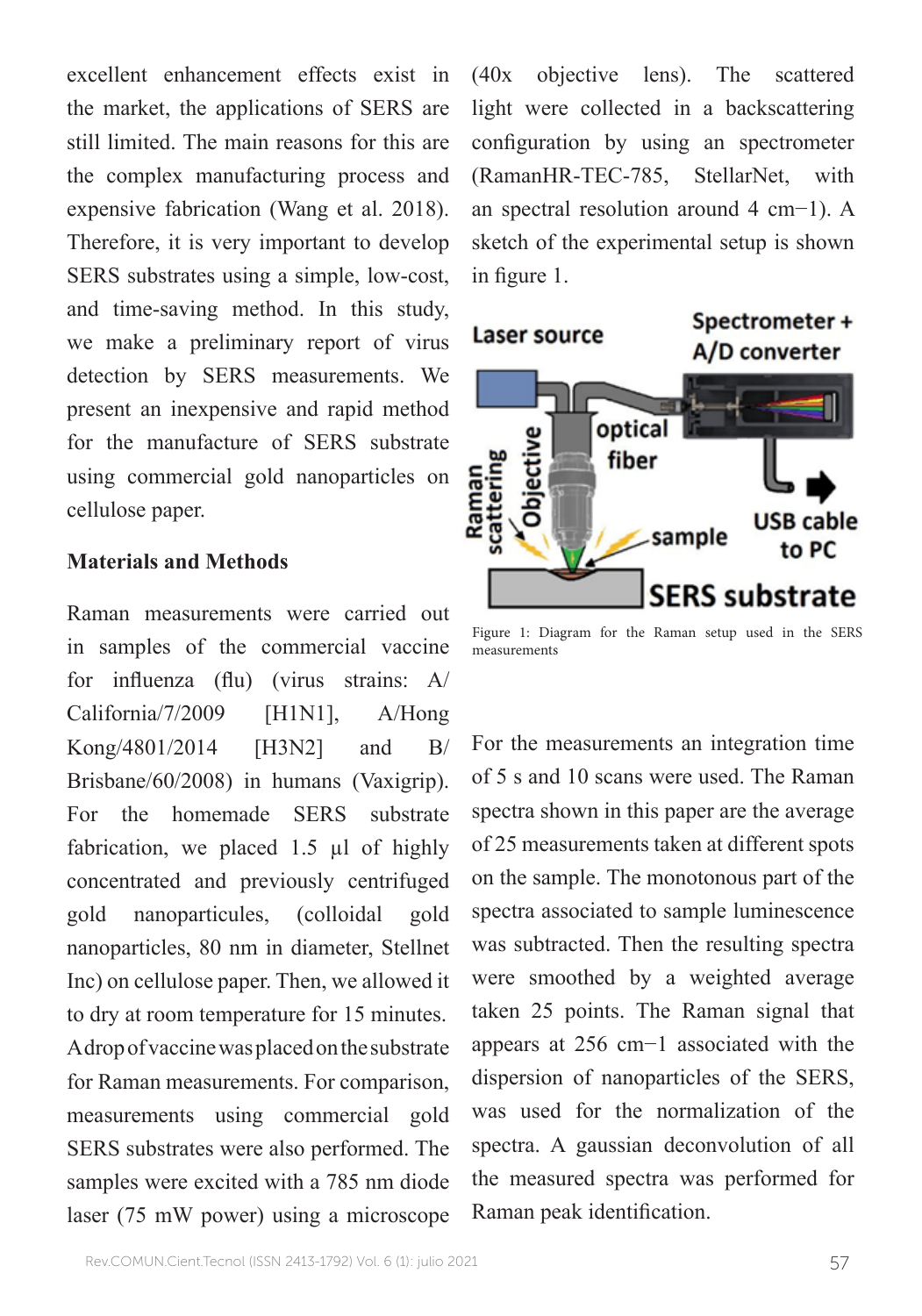

Figure 2: Photograph of an influenza vaccine sample on the homemade SERS substrate (gold nanoparticle+cellulosa paper). The coffee ring is clearly observed.



Figure 3: Raman spectra of a commercial influenza vaccine. These spectra were obtained using a commercial (blue line) and a homemade (red line) gold SERS substrates. The purple line shows the control spectrum for the measurement performed on the homemade SERS substrate.

#### **Results and Discussion**

The Raman spectra were obtained exciting on the edge of the Au nanoparticle + vaccine drop, as shown in figure 2, the so

called coffee ring (Kumar et al. 2020). A high signal amplification is obtained in this region. In figure 3, the measured Raman spectrum of the vaxigrip vaccine using a homemade (red line) and a commercial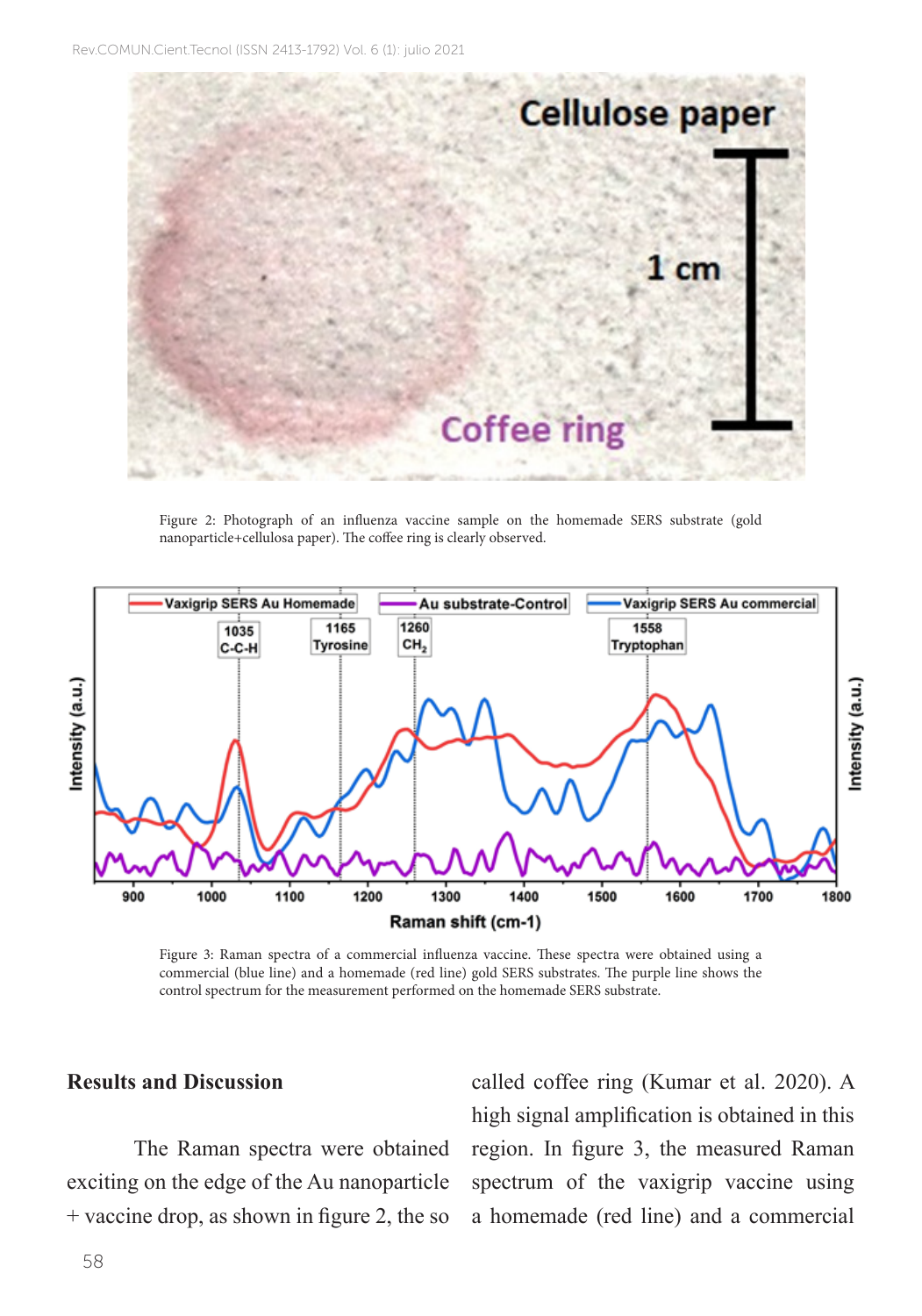(blue line) gold SERS substrate are shown. The corresponding control for the measurement using the homemade substrate is shown in purple. An important result is that the Raman spectrum obtained using the homemade SERS substrate is comparable to the spectrum obtained by using the commercial one. In fact, the Raman spectrum of the vaxigrip vaccine obtained using the homemade SERS substrate exhibits bands with greater intensity than the spectrum obtained using the commercial one (peaks around 1035 cm -1 and, 1558 cm -1).

Some bands for influenza virus at 1035 cm−1 (C-C-H bending in ribose ring), 1165 cm−1 (Tyrosine), 1260 cm−1 (CH 2 in-plane deformation) and, 1558 cm−1 (Tryptophan) have been reported (Pezzotti et al. 2019; Chang et al. 2011; Lin et al. 2011). They are shown as vertical dotted lines in figure 3, and are clearly observed using both types of SERS substrates. In particular, the peaks related to CH2 in-plane deformation, associated to the envelope of the influenza virus according to Lin and coworkers (2011), seem to be shifted from the reported value, as observed in the spectrum deconvolution shown in figure 4. A similar shift is observed for the Tyrosine peak. These shifts are probably related to the different absorption behavior of the sample on the gold SERS substrate as reported by other authors (Fan et al. 2010).



Figure 4: Gaussian deconvolution for a Raman spectrum obtained with the homemade SERS substrate.

The Raman spectrum of the vaxigrip vaccine obtained using the homemade SERS substrate exhibits bands that showed greater intensity than the spectrum obtained using the commercial one (peaks at 1035 cm−1 and, 1558 cm−1).

A relevant issue is the relative low cost of the SERS substrates developed in this work, which are around a factor of 100 less expensive than the commercial substrates. These facts open the possibility of manufacturing these substrates for detecting different molecules by a simple, low cost, and time saving method.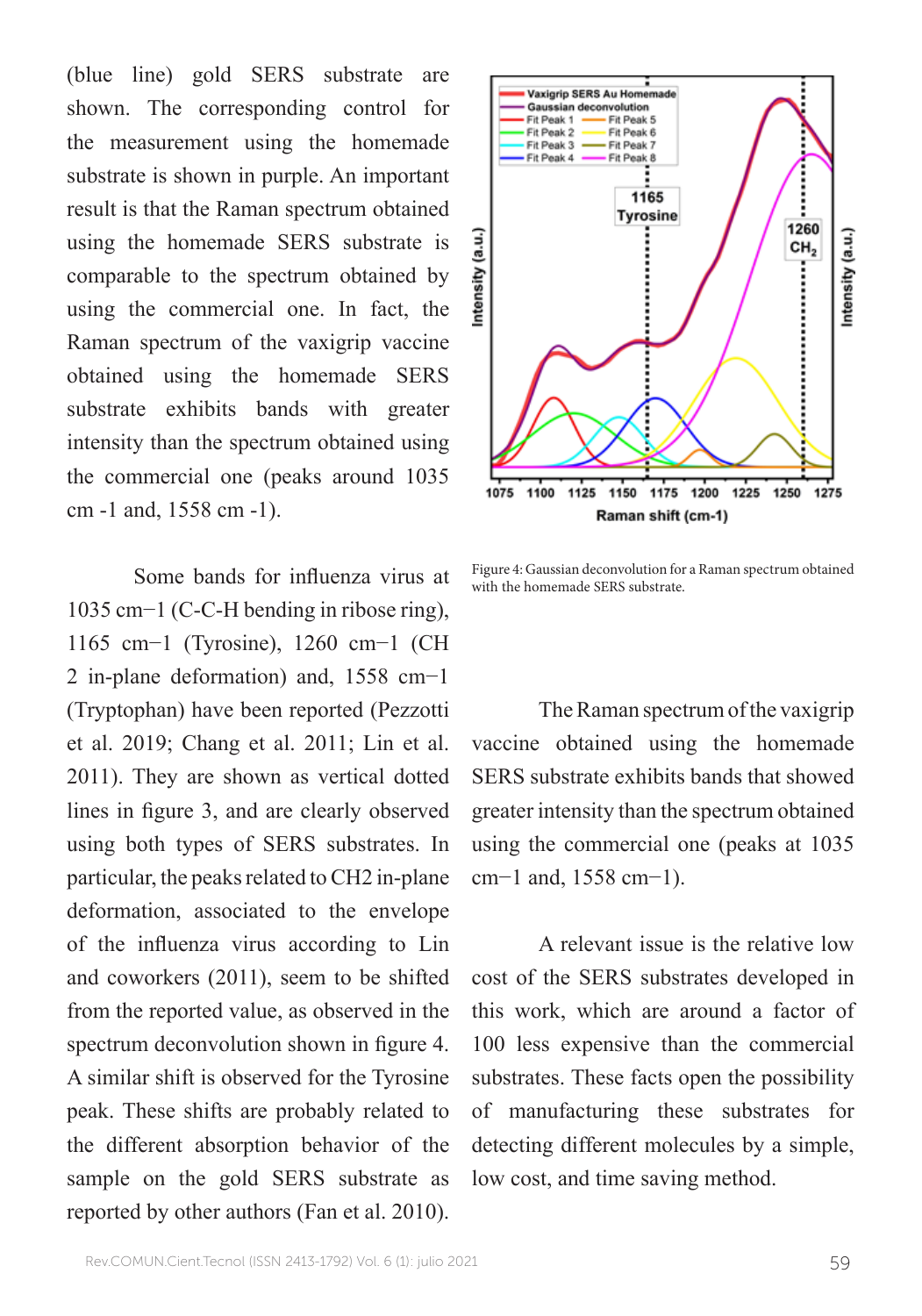#### **Conclusions**

We prepared SERS substrates based on cellulose paper and gold nanoparticles with an straightforward and low cost method. Raman spectra obtained using these substrates show similar results to the obtained with commercial ones. These preliminary results open the way to improve the overall performance of the fabricated SERS substrate prototypes, but also for further work and exploration with other types of SERS substrate materials.

## **Acknowledgments**

This work has been partially supported by the Consejo de Investigaciones Científicas (CIC-UES) under the project "Preparación y caracterización de puntos cuánticos de carbono, para futuras aplicaciones fotovoltaicas y posible uso como marcadores biológicos, mediante métodos amigables con el medio ambiente", by the University of El Salvador under the project "Detección de patógenos virales mediante espectroscopia Raman", and by the Secretaría General del Sistema de Integración Centroamericana (SG-SICA), the Consejo Superior Universitario Centroamericano (CSUCA), the Comisión para el Desarrollo Científico y Tecnológico de Centroamérica, Panamá y República Dominicana (CTCAP), and the International Development Research Centre (IDRC) under the project "Red de Investigadores para el Desarrollo de las Ciencias Naturales (RCN)" into the framework of the "Fortalecimiento de las capacidades de política de ciencia e innovación en los países miembros del Sistema de la Integración Centroamericana" project.

#### **References**

Ambartsumyan O, Gribanyov D, Kukushkin V, Kopylov A, and Zavyalova E. 2020. SERS-based biosensors for virus determination with oligonucleotides as recognition elements. Int. J. Mol. Sci. 21 (9): 3373. Available from: https://doi. org/10.3390/ijms21093373.

Chang CW, Liao JD, Shiau AL, and Yao CK. 2011. Non-labeled virus detection using in- verted triangular Au nanocavities arrayed as SERS-active substrate. SENSOR AC- TUAT B-CHEM 156 (1): 471–478. Available from: https://doi. org/10.1016/j.snb.2011.04.006.

Fan C, Hu Z, Riley L, Purdy G, Mustapha A, and Lin M. 2010. Detecting food- and waterborne viruses by surface-enhanced Raman spectroscopy. J. Food Sci. 75 (5): M302–7. Available from: https://doi. org/10.1111/j.1750-3841.2010. 01619.x.

Fernández Ramírez YP, Hoyos W, and Rudamas C. 2019. Absorption and